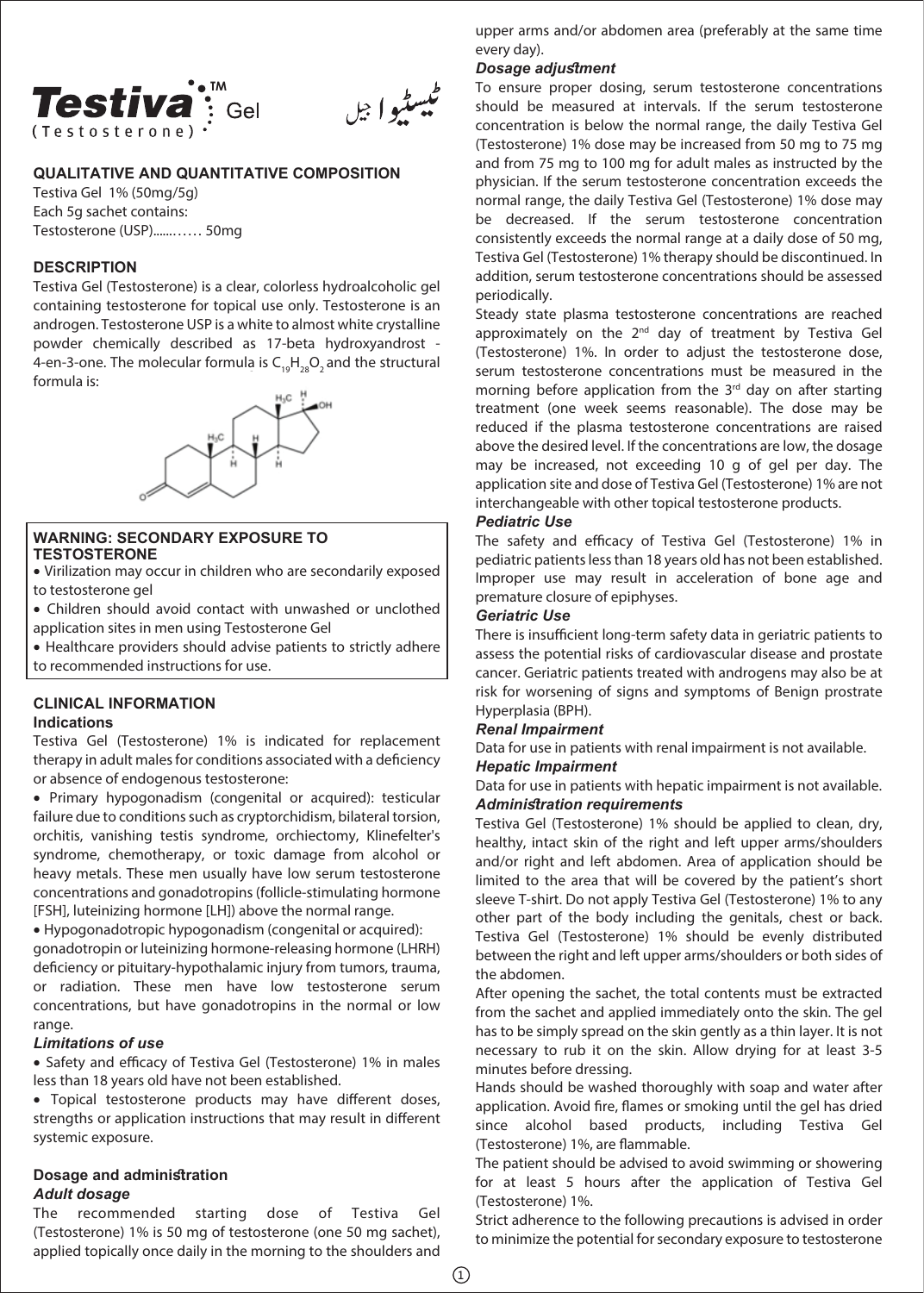from Testiva Gel (Testosterone) 1%-treated skin:

• Children and women should avoid contact with unwashed or unclothed application site(s) of men using Testiva Gel (Testosterone) 1%.

• Patients should wash hands with soap and water immediately after application of Testiva Gel (Testosterone) 1%.

• Patients should cover the application site(s) with clothing (e.g., a T-shirt) after the gel has dried.

• Prior to situation in which direct skin-to-skin contact is anticipated, patients should wash the application site thoroughly with soap and water to remove any testosterone residue.

• In the event that unwashed or unclothed skin to which Testiva Gel (Testosterone) 1% has been applied comes in direct contact with the skin of another person, the general area of contact on the other person should be washed with soap and water as soon as possible.

# **Contraindications**

Testosterone Gel 1% is contraindicated in

• Men with carcinoma of the breast or known or suspected carcinoma of the prostate.

• Women who are or may become pregnant, or who are breast feeding. Testosterone Gel 1% may cause fetal harm when administered to a pregnant woman. Testosterone Gel 1% may cause serious adverse reactions in nursing infants. Exposure of a female fetus or nursing infant to androgens may result in varying degrees of virilization. Pregnant women or those who may become pregnant need to be aware of the potential for transfer of testosterone from men treated with Testosterone Gel 1%. If a pregnant woman is exposed to Testosterone Gel 1%, she should be apprised of the potential hazard to the fetus.

• Patients with known hypersensitivity to the active substance.

#### **Warning and Precautions**

# *Worsening of Benign Prostatic Hyperplasia (BPH) and Potential Risk of Prostate Cancer*

• Patients with BPH treated with androgens are at an increased risk for worsening of signs and symptoms of BPH. Monitor patients with BPH for worsening signs and symptoms.

• Patients treated with androgens may be at increased risk for prostate cancer. Evaluate patients for prostate cancer prior to initiating and during treatment with androgens.

#### *Potential for Secondary Exposure to Testosterone*

Secondary exposure may occur resulting in virilization of children. Signs and symptoms include enlargement of the penis or clitoris, development of pubic hair, increased erections and libido, aggressive behaviour, and advanced bone age. Mostly, these signs and symptoms regressed with removal of the exposure to testosterone gel. Sometimes, however, enlarged genitalia may not fully return to age-appropriate normal size, and bone age may remain modestly greater than chronological age. The risk of transfer may be increased sometimes by not adhering to precautions for the appropriate use of the topical testosterone product. Children and women should avoid contact with unwashed or unclothed application sites in men using Testosterone Gel 1%.

Inappropriate changes in genital size or development of pubic hair or libido in children, or changes in body hair distribution, significant increase in acne, or other signs of virilization in adult women should be brought to the attention of a physician and the possibility of secondary exposure to Testosterone Gel should also be brought to the attention of a physician. Testosterone Gel should be promptly discontinued until the cause of virilization has been identified.

#### *Polycythemia*

Increases in hematocrit, reflective of increases in red blood cell mass, may require lowering or discontinuation of testosterone. Check hematocrit prior to initiating treatment. It would also be appropriate to re-evaluate the hematocrit 3 to 6 months after starting treatment, and then annually. If hematocrit becomes elevated, stop therapy until hematocrit decreases to an acceptable concentration. An increase in red blood cell mass may increase the risk of thromboembolic events.

#### *Use in Women*

Due to lack of data in women and potential virilizing effects, Testosterone Gel is not indicated for use in women.

#### *Potential for Adverse Effects on Spermatogenesis*

With large doses of exogenous androgens, including Testosterone Gel 1%, spermatogenesis may be suppressed through feedback inhibition of pituitary follicle-stimulating hormone (FSH) which could possibly lead to adverse effects on semen parameters including sperm count.

# *Hepatic Adverse Effects*

Prolonged use of high doses of orally active 17-alpha-alkyl androgens (e.g., methyltestosterone) may be associated with serious hepatic adverse effects (peliosis hepatis, hepatic neoplasms, cholestatic hepatitis, and jaundice). Peliosis hepatis can be a life-threatening or fatal complication. Long-term therapy with intramuscular testosterone enanthate may produce multiple hepatic adenomas. Testosterone Gel 1% is not known to cause these adverse effects.

#### *Edema*

Androgens, including Testosterone Gel 1%, may promote retention of sodium and water. Edema, with or without congestive heart failure, may be a serious complication in patients with pre-existing cardiac, renal, or hepatic disease.

#### *Gynecomastia*

Gynecomastia may develop and persist in patients being treated with androgens, including Testosterone Gel 1%, for hypogonadism.

# *Sleep Apnea*

The treatment of hypogonadal men with testosterone may potentiate sleep apnea in some patients, especially those with risk factors such as obesity or chronic lung diseases.

# *Lipids*

Changes in serum lipid profile may require dose adjustment or discontinuation of testosterone therapy.

#### *Hypercalcemia*

Androgens, including Testosterone Gel 1%, should be used with caution in cancer patients at risk of hypercalcemia (and associated hypercalciuria). Regular monitoring of serum calcium concentrations is recommended in these patients.

# *Decreased Thyroxine-binding Globulin*

Androgens, including Testosterone Gel 1%, may decrease concentrations of thyroxin-binding globulins, resulting in decreased total T4 serum concentrations and increased resin uptake of T3 and T4. Free thyroid hormone concentrations remain unchanged, however, and there is no clinical evidence of thyroid dysfunction.

# *Clotting disorders*

Testosterone should be used with caution in patients with thrombophilia, as it may cause thrombotic events in these patients.

### *Patients above 65 years of age*

Data regarding the safety and efficacy of the use of Testosterone Gel 1% in patients over 65 years of age is limited.

# *Migraine & Epilepsy*

Testosterone Gel 1% should be used with caution in patients with epilepsy and migraine as these conditions may be aggravated.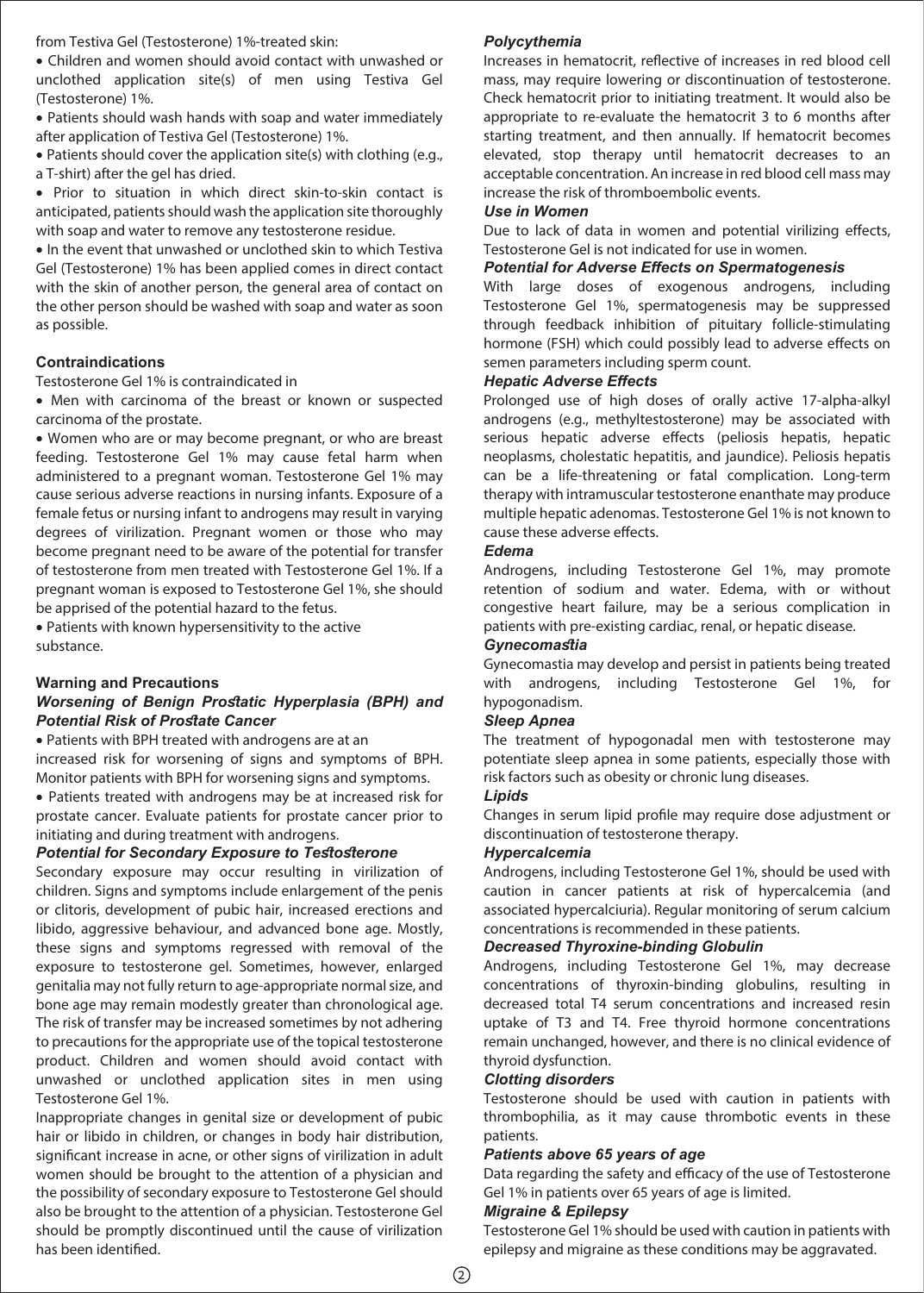#### *Replacement therapy*

Improved insulin sensitivity may occur in patients treated with androgens who achieve normal testosterone plasma concentrations following replacement therapy.

#### *Other Precautions*

Testosterone Gel 1% should be used only if hypogonadism (hyper and hypogonadotrophic) has been demonstrated and if other etiology, responsible for the symptoms, has been excluded before treatment is started. Testosterone insufficiency should be clearly demonstrated by clinical features (regression of secondary sexual characteristics, change in body composition, asthenia, reduced libido, erectile dysfunction etc.) and confirmed by 2 separate blood testosterone measurements. Currently, there is no consensus about age specific testosterone reference values. However, it should be taken into account that physiologically testosterone serum levels are lower with increasing age. Due to variability in laboratory values, all measures of testosterone should be carried out in the same laboratory. Testosterone Gel 1% is not a treatment for male sterility or impotence.

## **Interactions**

#### *Insulin*

Changes in insulin sensitivity or glycemic control may occur in patients treated with androgens. In diabetic patients, the metabolic effects of androgens may decrease blood glucose and, therefore, may decrease insulin requirements.

# *Oral Anticoagulants*

Changes in anticoagulant activity may be seen with androgens, therefore more frequent monitoring of international normalized ratio (INR) and prothrombin time are recommended in patients taking anticoagulants, especially at the initiation and termination of androgen therapy.

# *Corticosteroids*

The concurrent use of testosterone with adrenocorticotropic hormone (ACTH) or corticosteroids may result in increased fluid retention and requires careful monitoring particularly in patients with cardiac, renal or hepatic disease.

## *Interaction with laboratory tests*

Androgens may decrease levels of thyroxin binding globulin, resulting in decreased T, serum concentrations and in increased resin uptake of  $\mathsf{T}_\mathsf{3}$  and  $\mathsf{T}_\mathsf{4}$ . Free thyroid hormone levels, however, remain unchanged and there is no clinical evidence of thyroid insufficiency.

## **Pregnancy and Breast Feeding**

#### Pregnancy Category X

Testosterone Gel 1% is contraindicated during pregnancy or in women who may become pregnant. Testosterone is teratogenic and may cause fetal harm. Exposure of a female fetus to androgens may result in varying degrees of virilization. If this drug is used during pregnancy, or if the patient becomes pregnant while taking this drug, the patient should be apprised of the potential hazard to a fetus.

Although it is not known how much testosterone transfers into human milk, Testosterone Gel 1% is contraindicated in nursing women because of the potential for serious adverse reactions in nursing infants. Testosterone and other androgens may adversely affect lactation.

# **Effects on ability to drive and use machines**

Data regarding the effects on the ability to drive and use machines is not available.

# **Adverse Reactions**

| <b>Blood and lymphatic</b> | Elevated Hgb, Hct                                             |
|----------------------------|---------------------------------------------------------------|
| system disorders           | (polycythemia)                                                |
| <b>Endocrine disorders</b> | Hirsutism                                                     |
| Gastrointestinal           | Nausea                                                        |
| disorders                  |                                                               |
| General disorders an<br>H  | Asthenia, edema, malaise                                      |
| administration site        |                                                               |
| reactions                  |                                                               |
| Genitourinary disorders    | Impaired urination                                            |
| Hepatobiliary disorders    | Abnormal liver function tests                                 |
|                            | (e.g. transaminases, elevated                                 |
|                            | GGTP, bilirubin)                                              |
| Investigations             | Elevated PSA, electrolyte                                     |
|                            | changes (nitrogen, calcium,                                   |
|                            | potassium, phosphorus,                                        |
|                            | sodium), changes<br>in serum lipids                           |
|                            | (hyperlipidemia, elevated                                     |
|                            | triglycerides, decreased HDL),<br>impaired glucose tolerance, |
|                            | fluctuating testosterone                                      |
|                            | concentrations, weight increase                               |
| Neoplasms benign,          | Prostate cancer                                               |
| malignant and              |                                                               |
| unspecified (cysts and     |                                                               |
| polyps)                    |                                                               |
| Nervous system             | He adache, dizziness, sleep                                   |
|                            | apnea, insomnia                                               |
| Psychiatric disorders      | Depression, emotional lability,                               |
|                            | decreased libido, nervousness,                                |
|                            | hostility, amnesia, anxiety                                   |
| Reproductive system        | Gynecomastia, mastodynia                                      |
| and breast disorders       | prostatic enlargement, testicular                             |
|                            | atrophy, oligospermia, priapism                               |
|                            | (frequent or prolonged erections)                             |
| Respiratory disorders      | Dyspnea                                                       |
| Skin an d subcutaneous     | Acne, alopecia, application site                              |
| tissue disorders           | reaction (pruritus, dry skin,                                 |
|                            | erythema, rash, discolored hair,                              |
|                            | paresthesia), sweating                                        |
| Vascular disorders         | Hypertension, vasodilation (hot                               |
|                            | flushes)                                                      |

#### **Overdose**

Treatment of overdosage would consist of discontinuation of Testosterone Gel 1%, washing the application site with soap and water, and appropriate symptomatic and supportive care.

# **PHARMACOLOGICAL PROPERTIES**

**Pharmacotherapeutic group:** Androgens. ATC code: G03B  $A<sub>03</sub>$ 

# **Mechanism of Action**

Endogenous androgens, including testosterone and dihydrotestosterone (DHT), are responsible for the normal growth and development of the male sex organs and for maintenance of secondary sex characteristics. These effects include the growth and maturation of prostate, seminal vesicles, penis and scrotum; the development of male hair distribution, such as facial, pubic, chest and axillary hair; laryngeal enlargement, vocal chord thickening, alterations in body musculature and fat distribution. Testosterone and DHT are necessary for the normal development of secondary sex characteristics. Male hypogonadism results from insufficient secretion of testosterone and is characterized by low serum testosterone concentrations. Signs/symptoms associated with male hypogonadism include erectile dysfunction and decreased sexual desire, fatigue and loss of energy, mood depression,